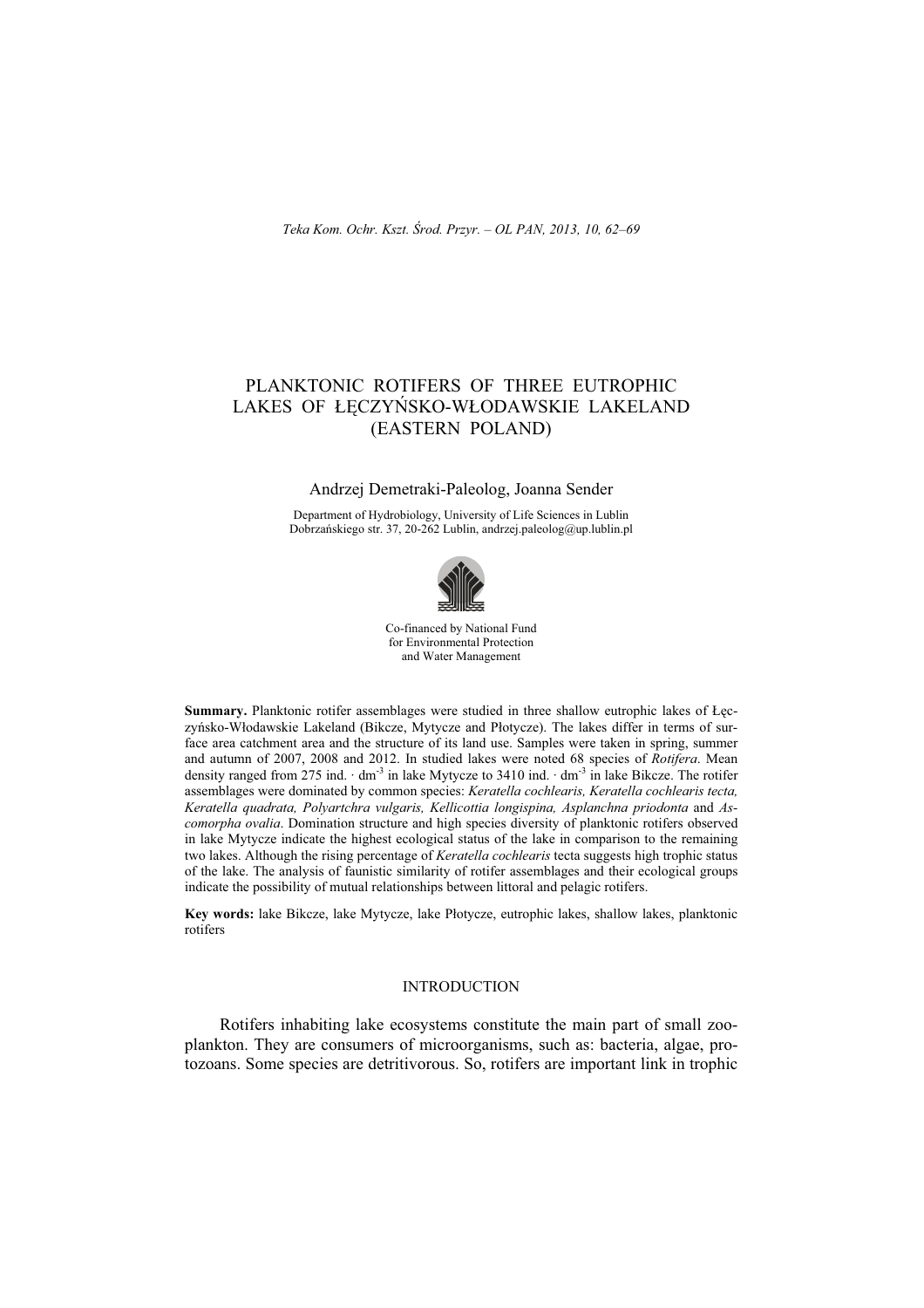structure of water reservoirs [Radwan 1973]. Some species are good indicators of water trophy [Karabin 1985, Radwan *et al*. 1988, Paleolog *et al*. 1997].

Lakes Bikcze, Mytycze and Płotycze represent the group of shallow, eutrophic lakes, numerously represented in the region. The zones of emergent and submerged vegetation are well developed; the lakes differ in terms of surface area and structure of land use in catchment area. The studies of planktonic rotifers were undertaken to recognize the species structure and density and to compare the rotifers communities between the littoral and pelagic zone of studied lakes.

#### STUDY AREA

Lakes Bikcze, Mytycze and Płotycze belong to one of the most valuable regions of Poland-Łęczyńsko-Włodawskie Lakeland [Chmielewski (ed.) 2006]. The area is characterized by a high degree of naturalness. On the area is situated Poleski National Park, 3 landscape parks, 7 areas of NATURE 2000 and 12 nature reserves. The whole region has a status of Biosphere Reserve UNESCO. Studied lakes are shallow and eutrophic. The maximum depth ranged from 1.2 m (lake Mytycze) to 3.4 m (lake Płotycze) (Tab. 1). The lakes represent pike-perch

| Lake          | Surface<br>area, ha | Max.<br>depth., m | Fishery type | Catchment<br>area, ha | Structure<br>of land use                                                            |
|---------------|---------------------|-------------------|--------------|-----------------------|-------------------------------------------------------------------------------------|
| <b>Bikcze</b> | 74.0                | 3.3               | tench-pike   | 183.3                 | $40\%$ lake,<br>47% meadows,<br>$10\%$ arable lands,<br>3% others                   |
| Mytycze       | 24.2                | 1.2               | tench-pike   | 256.2                 |                                                                                     |
| Płotycze      | 10.9                | 3.4               | tench-pike   | 565.3                 | $2\%$ lake.<br>37% meadows,<br>$26\%$ forests,<br>33% arable lands,<br>$2\%$ others |

Table 1. Morphometric and hydrological characteristic of three eutrophic lakes of Łęczyńsko--Wáodawskie Lakeland [acc. Harasimiuk *et al*. 1998]

fishery type and are used mainly for fishery purpose [Harasimiuk (ed.) 1998]. The catchment area of the studied lakes ranged from 183.3 ha (lake Bikcze) to 565.3 ha (lake Płotycze). In the structure of land use prevailed meadows and pastures, arable lands and forests (Tab. 1).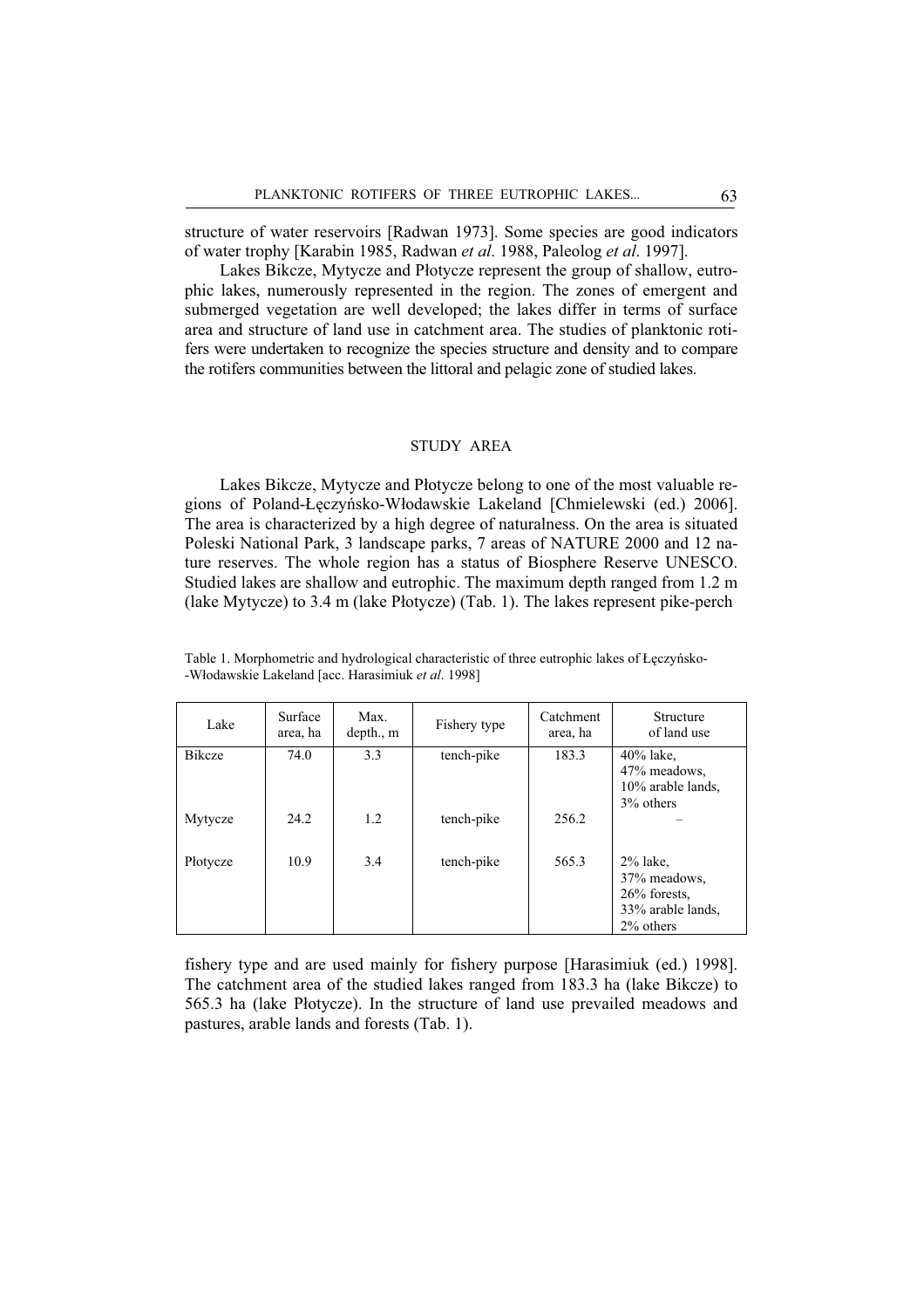#### MATERIAL AND METHODS

Studies were conducted in spring, summer and autumn during the years 2007, 2008 and 2012 in three lakes of Łęczyńsko-Włodawskie Lakeland (Eastern Poland); lakes Bikcze, Mytycze and Płotycze. Each sampling date rotifers were collected in littoral and pelagic zone, in three replicates. Samples were collected by taken 10 cm<sup>3</sup> of water using sampler "Ton II" from the depth of 0 to 1 m. The water was sieved through the planktonic net no. 25 and condensed to the constant volume of 100 cm<sup>3</sup>. Samples were preserved by Lugol's liquid and after some hours by 4% formaldehyde with glycerine. In preserved samples planktonic rotifers were identified and counted. Number of individuals was calculated per 1 dm<sup>3</sup> of water. The normal distribution of the data was checked by Shapiro-Wilk test. The significance of differences of rotifer densities between lakes and zones were verified using non-parametric rang test of Kruskal-Wallis using SAS Programme [SAS Institute Inc. 2001]. The similarity of rotifer communities between zones and lakes were estimated using Sörensen index and cluster analysis performed by MVSP-3.1. The similarity analysis was performed using UPGMA method (Unweighted Pair-Group Method Using Arithmetic Avarages). The effect of dominating species on the similarity of rotifer communities was evaluated using PCA analysis (Principal Components Analysis) using MVSP-3.1. The ecological analysis included: index of domination, evaluation of sustainability of domination structure [Bielańska-Grajner 2005], species diversity index of Shannon-Wiener [Shannon and Wiener 1963], classification of rotifer species to ecological groups [Radwan 1973].

### RESULTS AND DISCUSSION

# **Species richness, diversity and ecological structure**

In total, 68 species of planktonic rotifers were noted in the studied lakes. In the littoral number of species varied between 18 (lake Płotycze) and 33 species (lake Bikcze). In the pelagic zone number of species was lower and ranged from 14 species (lake Páotycze) to 30 species (lake Bikcze) (Tab. 2). The highest species richness of planktonic rotifers was observed lake Bikcze and the lowest in small lake Płotycze (Tab. 2).

The studied lakes inhabited four ecological groups of planktonic rotifers; euplanktonic, benthic-periphytic, periphytic and epibiontic species. The highest number of euplanktonic rotifers was observed in large lakes with well developed pelagic zone (lakes Bikcze and Mytycze), but any significant differences were not observed between littoral and pelagic zone (Tab. 2). Benthic-periphytic and periphytic rotifers preffered lake Bikcze, with well developed zone of submerged macrophytes. Similar relationship was noted in the lakes of studied region in 70's of XX century [Radwan 1973]. In lakes Mytycze and Płotycze number of benthic-periphytic and periphytic rotifers was much lower. In general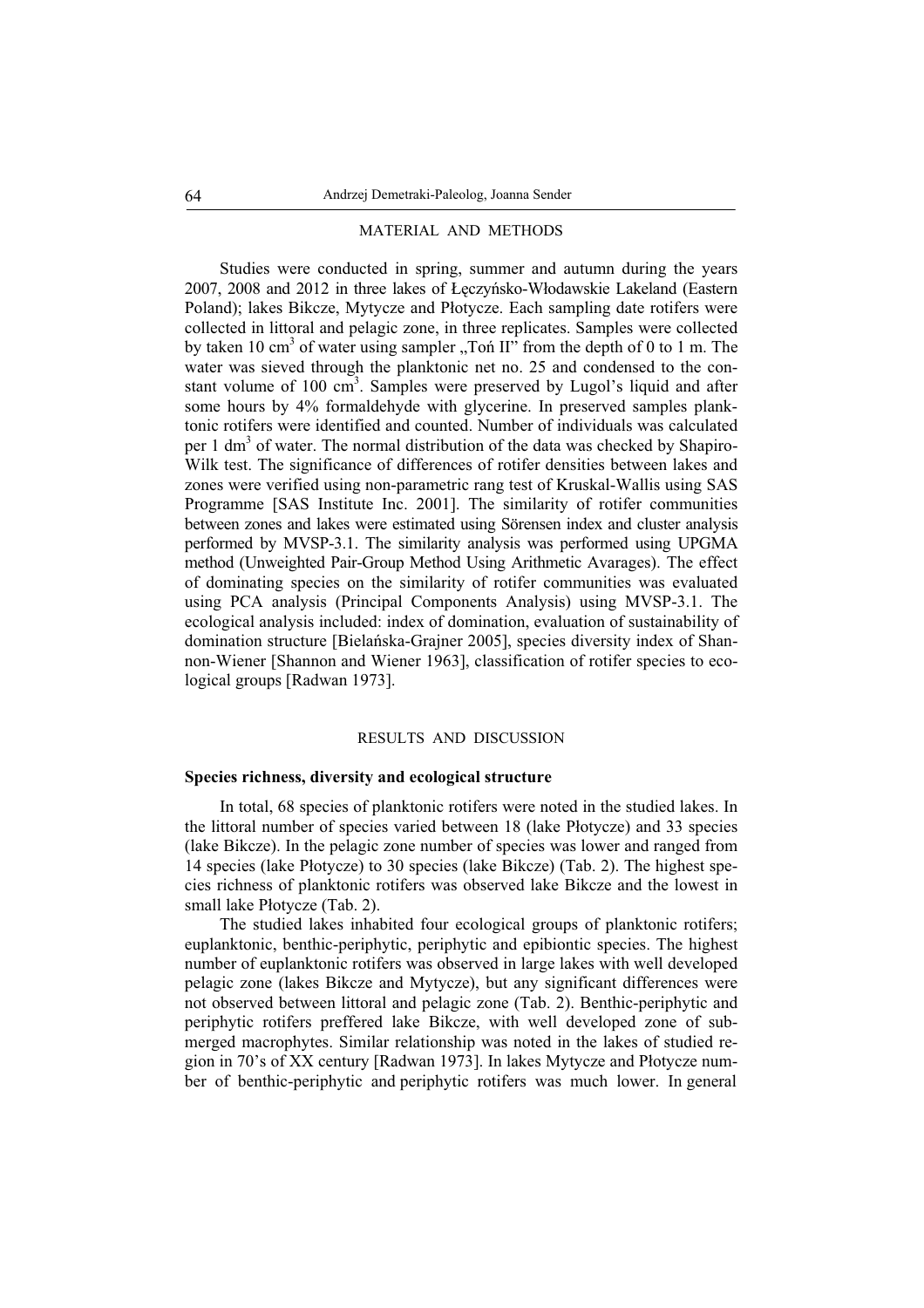|                                   | Lake          |                |          |         |                |                |  |  |
|-----------------------------------|---------------|----------------|----------|---------|----------------|----------------|--|--|
| Factors of studies                | <b>Bikcze</b> |                | Mytycze  |         | Płotycze       |                |  |  |
|                                   |               | pelagic        |          | pelagic |                | pelagic        |  |  |
|                                   | littoral      | zone           | littoral | zone    | littoral       | zone           |  |  |
| Number of species                 | 33            | 30             | 22       | 18      | 18             | 14             |  |  |
| Euplanktonic species              | 12            | 15             | 12       | 14      | 12             | 12             |  |  |
| Benthic-periphytic species        | 12            | 9              |          |         |                | $\overline{c}$ |  |  |
| Periphytic species                | 8             | 6              |          |         | $\mathfrak{D}$ |                |  |  |
| Epibiontic species                |               |                |          |         |                |                |  |  |
| Indicators of eutrophic waters    | 8             | 8              | 6        | 6       |                |                |  |  |
| Indicators of oligotrophic waters |               | $\mathfrak{D}$ | 0        |         |                |                |  |  |
| Indicators of dystrophic waters   | 0             |                |          |         |                |                |  |  |
| Shannon-Wiener index              | 1.7           | 1.5            | 2.1      | 1.8     | 0.8            | 1.4            |  |  |
| Density (ind. $dm^{-3}$ )         | 580           | 3410           | 275      | 399     | 1460           | 850            |  |  |

Table 2. Ecological structure of planktonic rotifer assemblages of three eutrophic lakes of Łęczyńsko--Włodawskie Lakeland during the years 2007, 2008 and 2012

these ecological groups were observed mostly in littoral zone (Tab. 2). Preference of rotifer species to habits densely overgrown by macrophytes was frequently observed in other lakes [Bielańska-Grajner 1987, Paleolog *et al.* 1997, Radwan *et al.* 1988, Demetraki-Paleolog 2007, 2008, 2009]. Epibiontic rotifers were represented by one species, noted in littoral of lake Bikcze (Tab. 2).

Species diversity of planktonic rotifers differed from species richness. Values of Shannon-Wiener index showed the highest values in lake Mytycze  $(H = 2.1$  in littoral and  $H = 1.8$  in pelagic zone). In lake Bikcze values of H index amounted 1.7 and 1.5, respectively and in lake Płotycze Shannon-Wiener index reached the lowest values, 0.8 (littoral) and 1.4 (pelagic zone). In general, planktonic rotifers showed higher species diversity in littoral than in pelagic zone (Tab. 2).

In the studied lakes were observed indicatory species. The most numerously were represented indicators of eutrophic waters; their number ranged from 5 species in lake Płotycze to 8 species in lake Bikcze. Number of species did not differ between littoral and pelagic zone (Tab. 2). Indicators of oligotrophic waters were noted only in lake Bikcze, 1 (littoral) and 2 species (pelagic zone). In each of the studied lake was observed one indicatory species of humic waters (Tab. 2).

### **Density and domination structure**

The highest abundance of planktonic rotifers was noted in lakes Bikcze and Płotycze. In lake Bikcze mean density of rotifers ranged from 580 ind.  $\cdot$  dm<sup>-3</sup> (littoral) to 3410 ind.  $\cdot$  dm<sup>-3</sup> (pelagic zone); in lake Płotycze, number of individuals varied between 850 ind.  $\cdot$  dm<sup>-3</sup> (littoral) and 1460 ind.  $\cdot$  dm<sup>-3</sup> (pelagic zone). In lake Mytycze density of rotifers was lower and amounted from 275 to 399 ind.  $\cdot$  dm<sup>-3</sup> (Tab. 2). In all the studied lakes, planktonic rotifers showed significantly lower densities in littoral than in pelagic zone.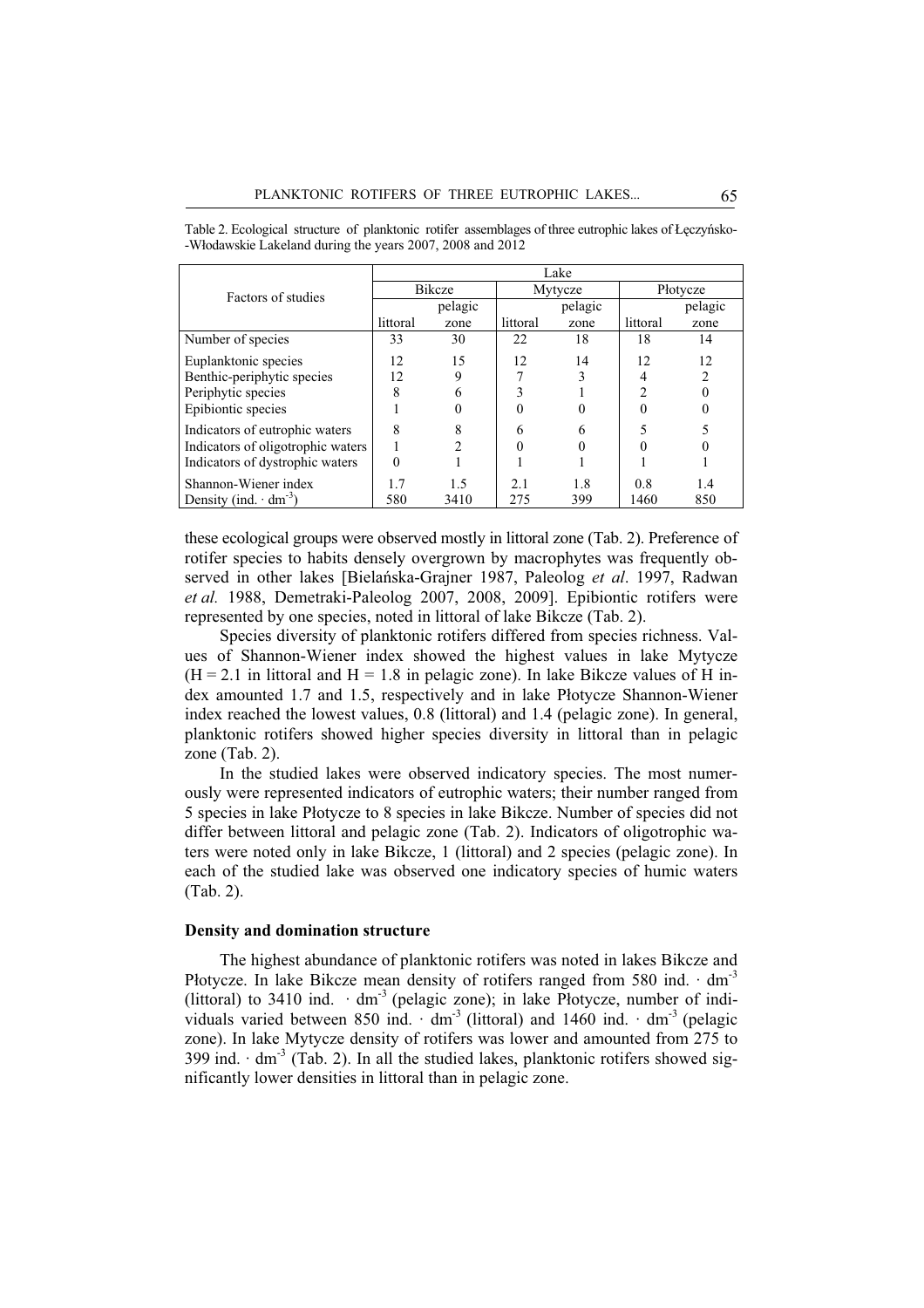The group of dominants included common rotifer species, such as: *Keratella cochlearis*, *Polyartchra vulgaris* (lakes Bikcze and Mytycze)*, Keratella quadrata* (lake Páotycze)*, Keratella cochlearis tecta* (lakes Páotycze, Bikcze and Mytycze) and *Ascomorpha ovalia* (lake Bikcze) (Fig. 1). The classification of domination structure of rotifer assemblages as sustainalble or non-sustainable was accepted according Łuczak and Wierzbowska [1981], Müller [1984] and Bielańska-Grajner [2005].



Fig. 1. Domination structure of planktonic rotifers of three eutrophic lakes of Łęczyńsko--Wáodawskie Lakeland during the years 2007, 2008 and 2012

The assemblage is sustainable if it can be divided into three classes: dominants, subdominants and recedents, at least three species belong to the dominants and none of them does not exceed 45% of the total density. According to these criteria the domination structure of planktonic rotifers was sustainable only in lake Mytycze (Fig. 1). Sustainable domination structure can indicate higher ecological status of the lake and low trophy [Bielańskiej-Grajner 2005]. Although, high percentage of *Keratella cochlearis tecta* in lake Mytycze denies its high ecological status. The presence of this species, mostly its high share in *Keratella cochlearis* population is considered as indicator of eutrophic waters [Radwan *et al.* 2004, Karabin and Ejsmont-Karabin 1996].

# **Classification of rotifer assemblages**

Cluster analysis of rotifer assemblages of lakes and zones led to classify them into two groups (Fig. 2). To the first group belong littoral and pelagic zones of lakes Płotycze and Mytycze. Inside the group, the highest similarity showed rotifer assemblages of littoral and pelagic zone of lake Mytycze (0.81), little lower rotifers of littoral and pelagic zone of lake Płotycze (0.78). Rotifer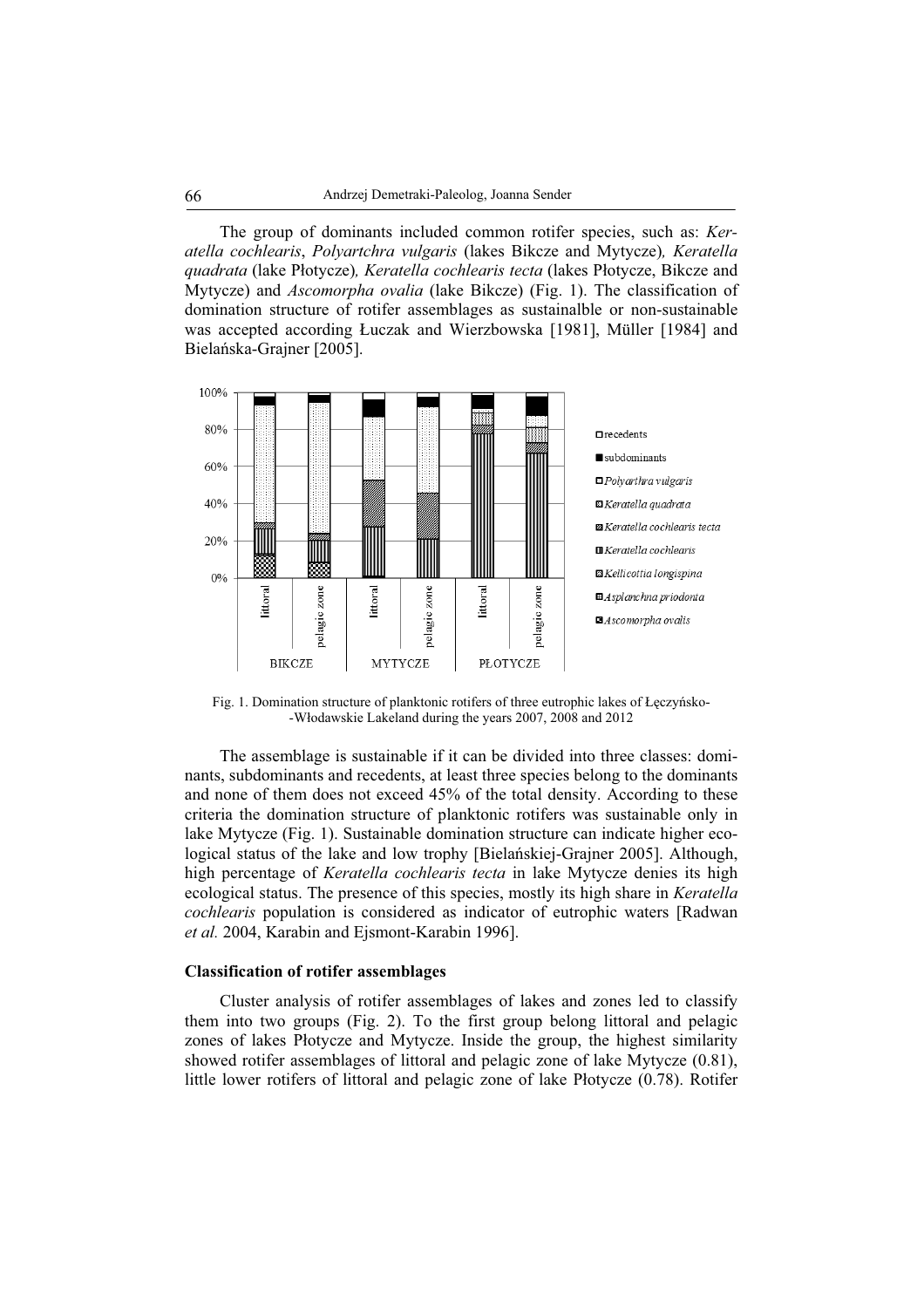assemblages of lakes Mytycze and Płotycze showed visibly lower similarity (0.46). To the second group belong littoral and pelagic zone of lake Bikcze. The similarity of rotifer assemblages between littoral and pelagic zone, expressed as value of Sorensen index, amounted 0.86 (Fig. 2).



Fig. 2. Diagram of cluster analysis for planktonic rotifer assemblages of three eutrophic lakes of Łęczyńsko-Włodawskie Lakeland during the years 2007, 2008 and 2012



Fig. 3. PCA ordination plot for planktonic rotifer assemblages of three eutrophic lakes of Łęczyńsko-Włodawskie Lakeland during the years 2007, 2008 and 2012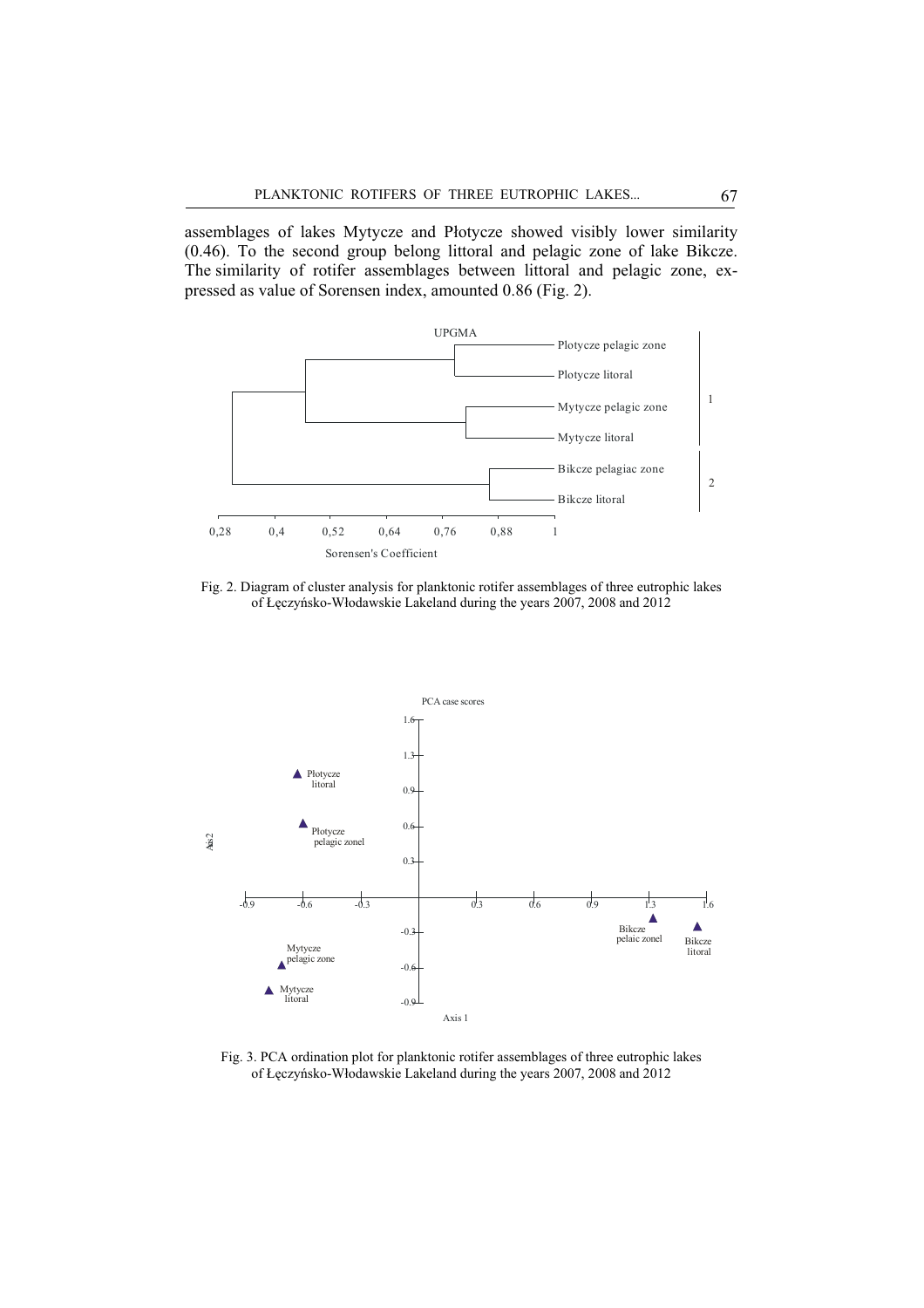The results of PCA analysis of rotifer assemblages confirms the results of cluster analysis and indicate higher similarity between rotifer assemblages inhabited littoral and pelagic zone of single lake than between lakes (Fig. 3). The PCA analysis also implies that rotifer assemblages of lake Bikcze show very low similarity to rotifer assemblages of two remaining eutrophic lakes. On the PCA diagram, Axis 1 explains 56.8% of total variance of rotifer density, Axis 2–25.8%.

## **CONCLUSIONS**

1. In the studied lakes were noted 68 species of planktonic rotifers; 12 indicators of eutrophic waters, 2 indicators of oligotrophic waters and 1 indicator of humic waters.

2. In all the lakes and zones the most numerously were presented euplanktonic rotifers, lower abundances showed benthic-periphytic, periphytic and epibiontic species, that can indicate the influence of open water zone on species structure of rotifers in littoral.

3. Species richness and diversity were higher in littoral zone; while mean density of planktonic rotifers showed relatively higher values in pelagic zone.

4. The group of dominants included common rotifer species: *Keratella cochlearis, Keratella cochlearis tecta, Keratella quadrata, Polyartchra vulgaris, Kellicottia longispina, Asplanchna priodonta* and *Ascomorpha ovalia*. Only, in lake Mytycze the domination structure of rotifers was sustainable; the high percentage of the form *tecta* in *Keratella cochlearis* population indicate high trophy of the lake.

5. The highest faunistic similarity, based on planktonic rotifers, showed lakes Płotycze and Mytycze. High similarity of rotifer assemblages between littoral and pelagic zone indicate the possibility of mutual relationships between these zones and may create the extensive ecotone (littoral/pelagic zone) for zooplankton.

#### **REFERENCES**

- Bielańska-Grajner I., 1987. Comparison of rotifer assemblages (*Rotatoria*) in different types of water bodies of Upper Silesia (in Polish). Przeg. Zool., 31, 37–47.
- Bielańska-Grajner I., 2005. Psammon rotifers of water reservoirs of some areas of Poland. University of Silesia Publishing (in Polish), 114 pp.
- Chmielewski T**.** (ed.). Improvement of the ecological status and optimizing the recreational use of catchment area of lakes Miejskie-Kleszczów, as a pilot implementation to introduce on the post lakes areas of Euroregion Bug (in Polish). Publisher Ostrów Municipality – Earth Society of Ostrów Lubelski, Paragraph S.C., p. 16–17.
- Demetraki-Paleolog A., 2007. Planktonic rotifers (*Rotifera*) of rivers of west Lubelszczyzna (in Polish). AR Publishing Lublin, 123 pp.
- Demetraki-Paleolog A., 2009. Planktonic Rotifers of four polimictic lakes of Łęczyńsko--Wáodawskie Lakeland (Eastern Poland). Teka Kom. Ochr. i Ksztaát. ĝrod. Przyrod., 6, 35–43.